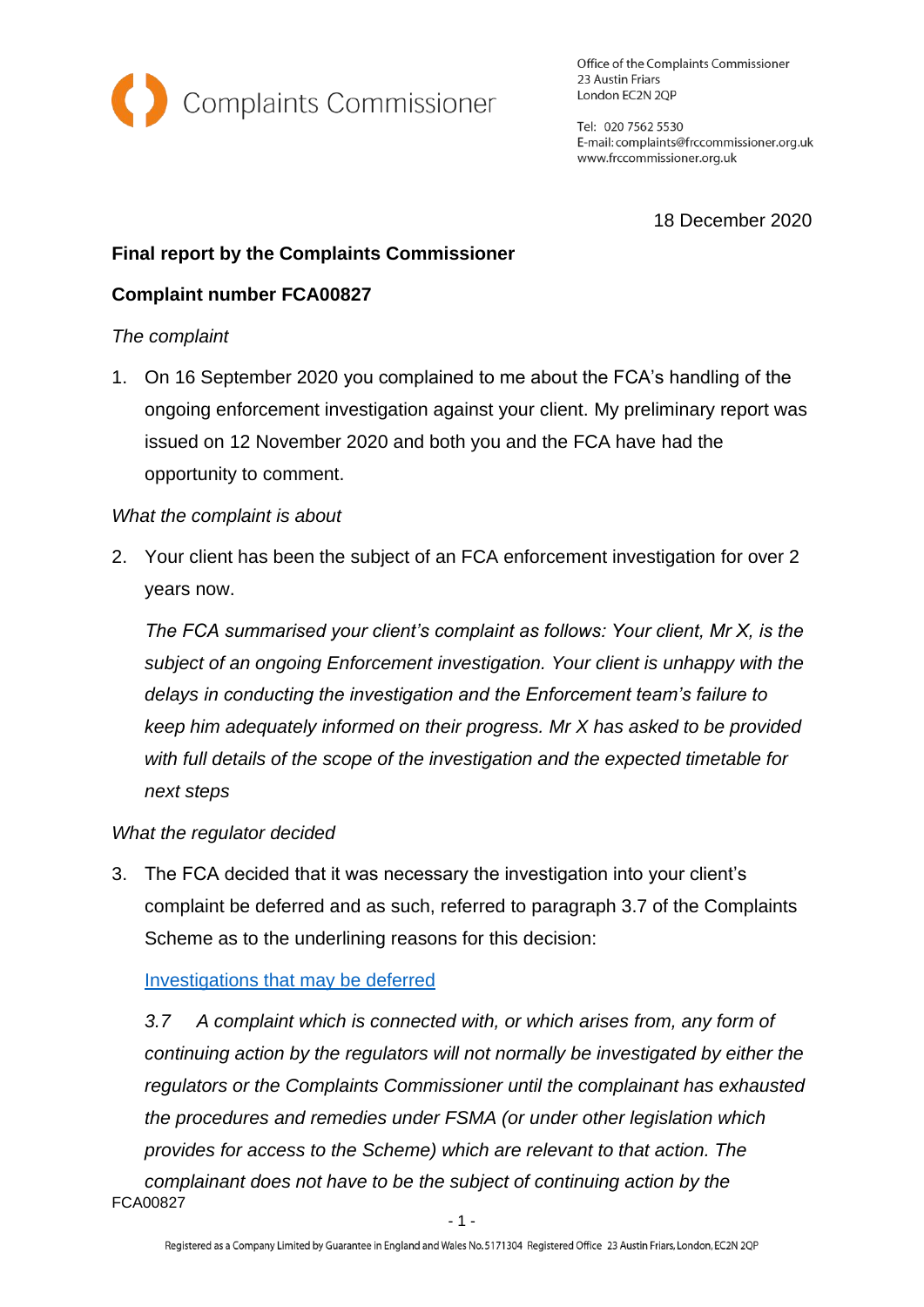*regulators for this provision to be engaged. An investigation may start before those procedures are completed if, in the exceptional circumstances of the case, it would not be reasonable to expect the complainant to await the conclusion of the regulators' action and that action would not be significantly harmed.*

The FCA went on to explain that paragraph 3.7 of the Complaints Scheme, ensured that a complaints investigation did not have an adverse impact on any ongoing regulatory work by the FCA. The FCA explained the ways in which this may occur:

- a. Resources could be diverted away from the regulatory work, which may inhibit the FCA from achieving its statutory objectives. This is because the FCA staff that would be needed to assist the Complaints Team with its investigation will include the same staff who are responsible for bringing the regulatory action to a conclusion. Involving those staff in two processes at the same time would inevitably delay the conclusion of the work, which could be detrimental to both consumers and the individual concerned
- b. The complaints investigation may prejudice the regulatory action. This might happen if, for example, the complaints investigation findings cut across the likely findings of the regulatory action

Subsequently, the FCA decided that your client's case did not fall into the category of 'exceptional circumstances', in order for the FCA to proceed with a complaints investigation, notwithstanding ongoing action.

### *Why you are unhappy with the regulator's decision*

- 4. In your letter sent to me on your client's behalf, you informed me of the FCA's failure to pursue your client's investigation with reasonable expedition, resulting in unreasonable delay and failure to keep your client updated. You also told me that the FCA did not give any explanation in relation to the complaint your client raised, concluding that your client's circumstances did not constitute 'exceptional circumstances'. In particular you informed me of the following:
	- (a) Your client disagrees with the FCA's conclusions that an investigation into the complaint would adversely impact the investigation, as the facts are straight forward and all relevant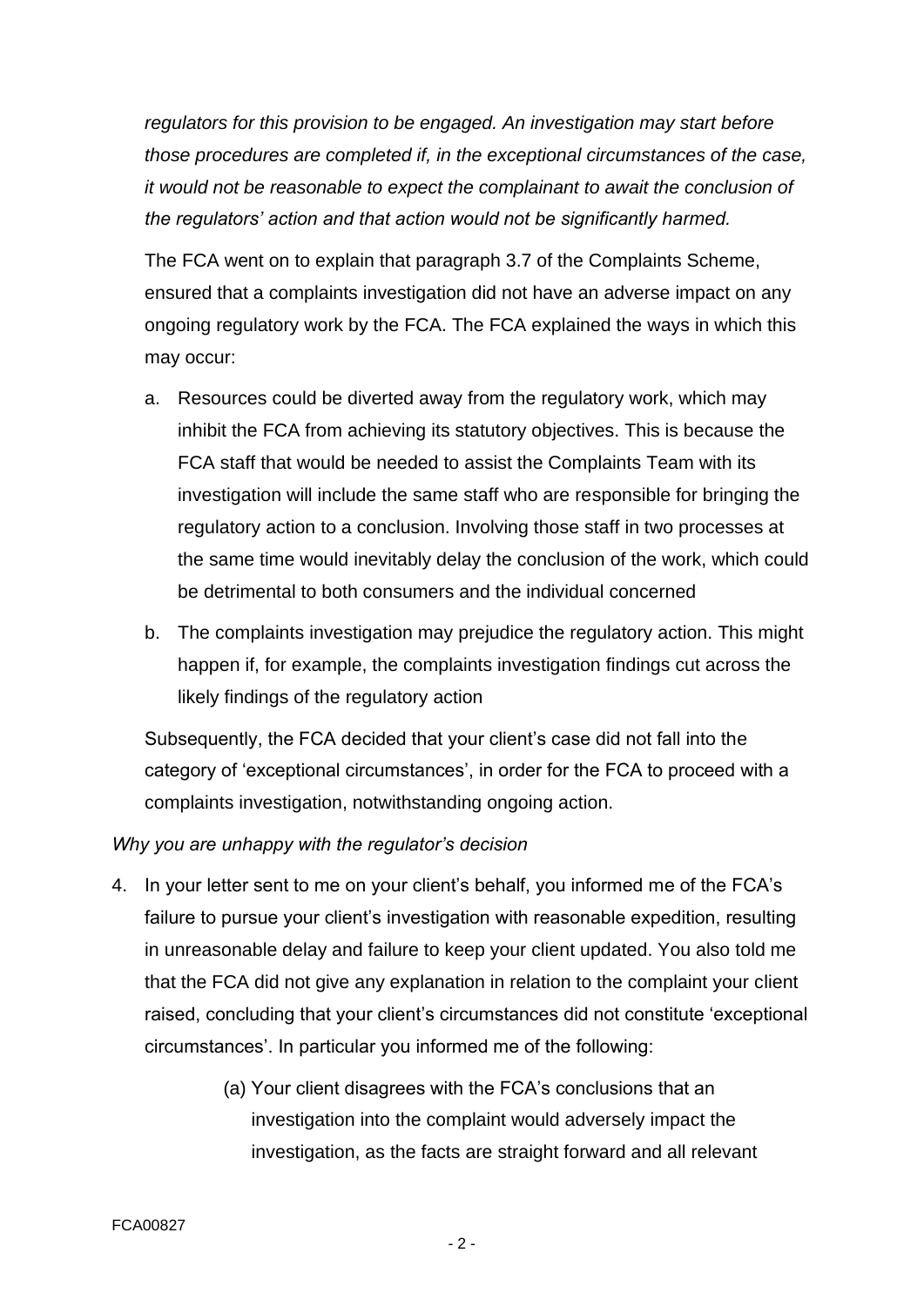correspondence between the FCA and you client was enclosed in the complaint.

- (b) The Complaints Team will only need to seek minimal factual evidence relating to matters set out in the complaint in order to assess whether the speed of progress has been reasonable and appropriate in light of your client's status as an individual under investigation. Also, given your client's personal circumstances and inability to obtain alternative employment in the financial services sector and accordingly should not require any significant input or assistance from the relevant FCA case team in investigating the complaint.
- (c) The complaint relates to matters that are entirely procedural in nature and have no overlap with the substantive issues which are the subject of the investigations. There is no risk that any finding from the investigation of the complaint would cut across the findings of the investigation
- (d) A request that I open an investigation into the complaint immediately

### *Preliminary points*

5. This report is concerned solely with the question of whether or not the FCA was right to defer consideration of your client's complaint. I have carefully reviewed the helpful material which you have sent to me and the FCA's complaint file in making my decision.

### *My analysis*

6. I empathise with your client's concerns regarding the time scales into the ongoing FCA investigation against them and the importance of being kept regularly updated.

Starting with the interpretation of the Scheme rules specifically 3.7, *The questions to be answered are:*

*a. Has the complainant exhausted the procedures and remedies? (If they have, the 3.7 ground for deferral falls away);*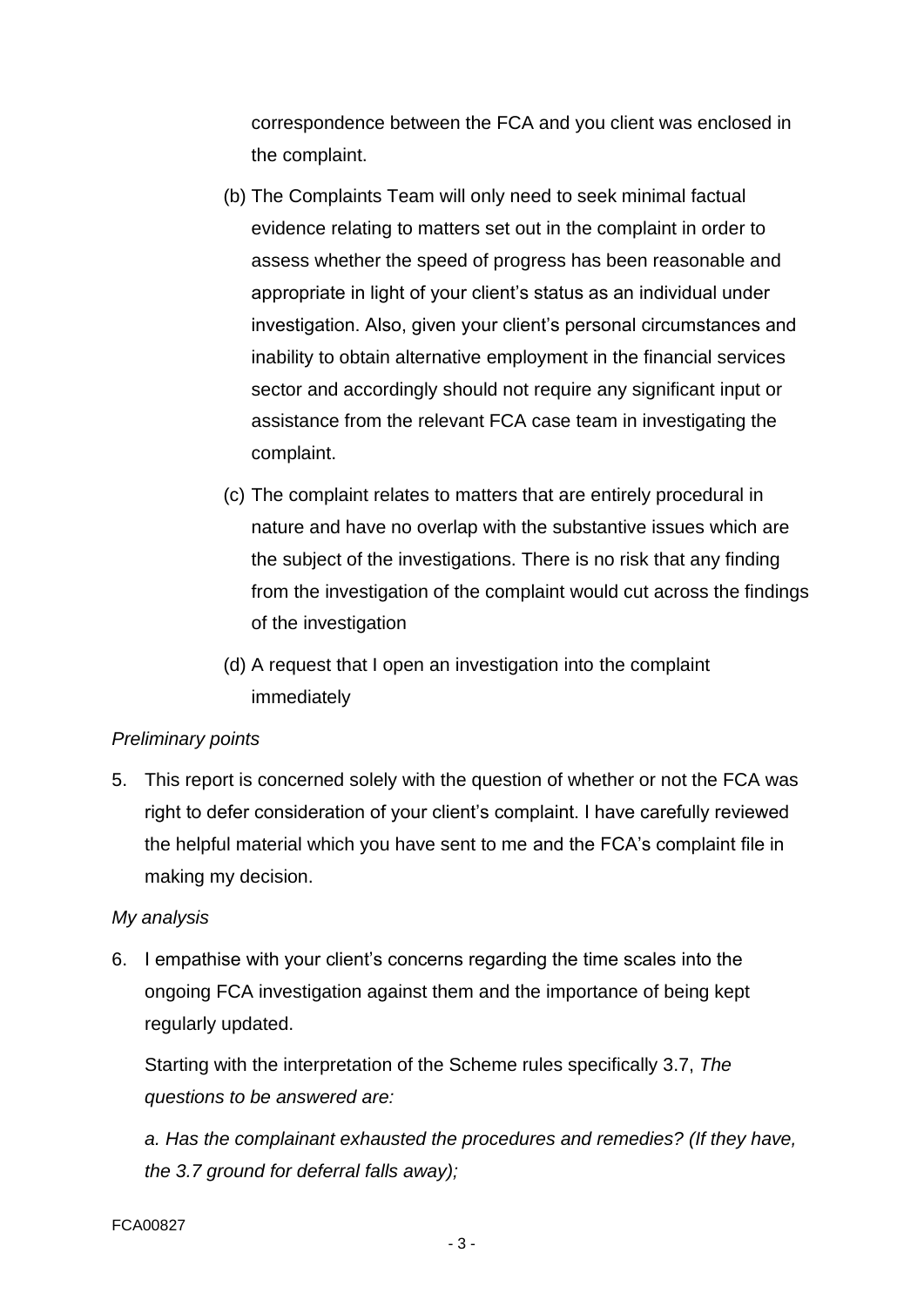*b. If the answer to a. is no, then the question is whether there are 'exceptional circumstances' under which it would 'not be reasonable' to expect the complainant to wait and the regulator's continuing action would not be 'significantly harmed'.*

*As I understand it, paragraph 3.7 makes deferral the norm in such circumstances for two reasons:*

*a. Because decisions under the Complaints Scheme might be seen to prejudice the statutory regulatory processes;*

*b. A complaints investigation run in parallel with enforcement proceedings might divert resources from those proceedings, which ought to take precedence.*

- 7. As it stands your client has not yet exhausted the 'procedures and remedies' under FSMA. The enforcement investigation is ongoing and I need to consider the underlying reasons for the FCA's decision to defer the complaint in this case.
- 8. You mentioned to me that the facts of the case were straight forward and disagreed that a complaints investigation would have an adverse effect on the enforcement investigation. A determination of whether the facts of the case are straightforward would not be a basis for the complaint to commence and thereby satisfy 3.7 of the Complaints Scheme. I need to be satisfied that there are exceptional circumstances that mean the commencement of the complaint investigation is necessary even though an enforcement investigation is still live and that it would be unreasonable for your client to await the conclusion of the FCA's enforcement investigations. I would also need to determine that the FCA's regulatory conclusions would not be prejudiced in anyway should the complaints investigation be allowed to go ahead in parallel to the enforcement investigation.
- 9. I empathise with your client's position and the effect this is having on them, two years of investigation is more than likely to have had a detrimental impact on your client's life and employment. However, such is the nature of regulatory investigations, unfortunately this is the likely impact whilst an investigation is ongoing. From what I have seen, I do not consider your client's circumstances to be exceptional. As such, I do not think it is appropriate that the FCA begin the complaints investigation before the procedures into the enforcement are completed. I realise this will be frustrating for your client given the length of time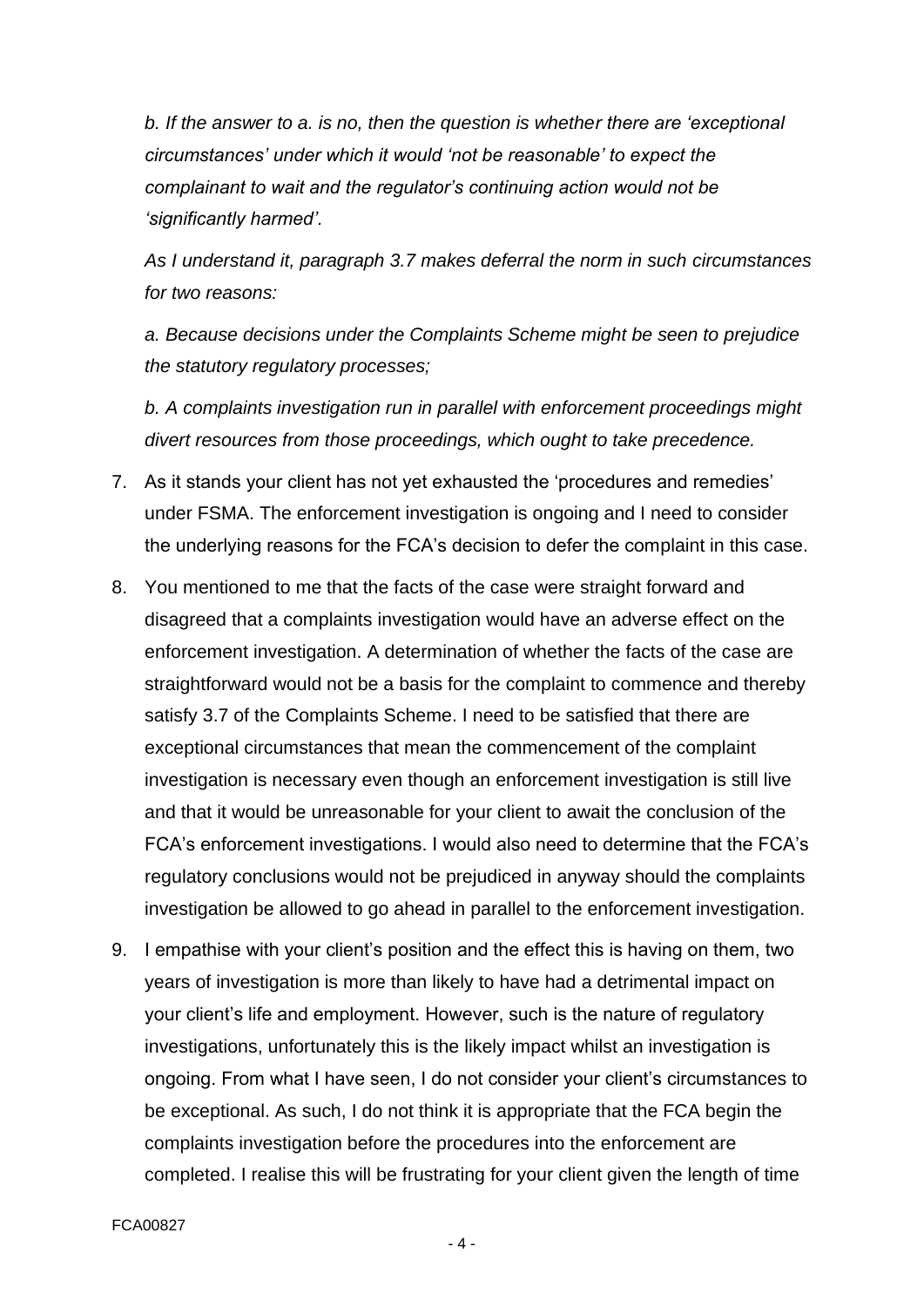of the enforcement investigations. However, I recognise and have addressed unreasonable delays pertaining to the deferral of the complaints case, further on in this report.

- 10. I am mindful of the resources that would be required to adequately investigate your client's complaint. You mentioned to me that the complaints team, "*should not require any significant input or assistance from the relevant FCA case team in investigating the complaint*." However, it would not be as straightforward as this. The principal investigators involved in the enforcement investigation, would be required to outsource their expertise and knowledge of your client's case, to the Complaints Team at the FCA. This is to be expected, which will ensure a thorough investigation into your client's complaint. I am aware that kickstarting the complaints investigation would inevitably take the principal investigators away from continuing the enforcement investigation –which should be the priority. Given these circumstances I do not think the diversion of resources into a complaints investigation at this stage would be justified.
- *11.* You told me that, *"There is no risk that any finding from the investigation of the complaint would cut across the findings of the investigation".* Having looked at the FCA case file, I am satisfied that any decisions under the complaints scheme may be seen to prejudice the regulatory action of the FCA. Like the FCA I am required to respect confidentiality which means I cannot report fully on the confidential material to which I have access. However, as part of the Complaints Scheme, I have access to all the FCA's complaint papers, including confidential material. Sometimes this means that all I can say to complainants and their representatives is that, having studied the confidential material, I am satisfied that the regulatory action of the FCA may be prejudiced if a decision under the Complaints Scheme were allowed to go ahead. It is therefore more appropriate for the enforcement investigations and the conclusions of that investigation to take precedence.
- 12. Whilst I am satisfied that the FCA have not yet exhausted the procedures and remedies under FSMA, I also take into account that you submitted the complaint on behalf of your client in December 2019. The decision letter you received from the FCA was sent in September 2020 and informed your client that in six months time from the date of the letter, the FCA would reconsider whether the deferral